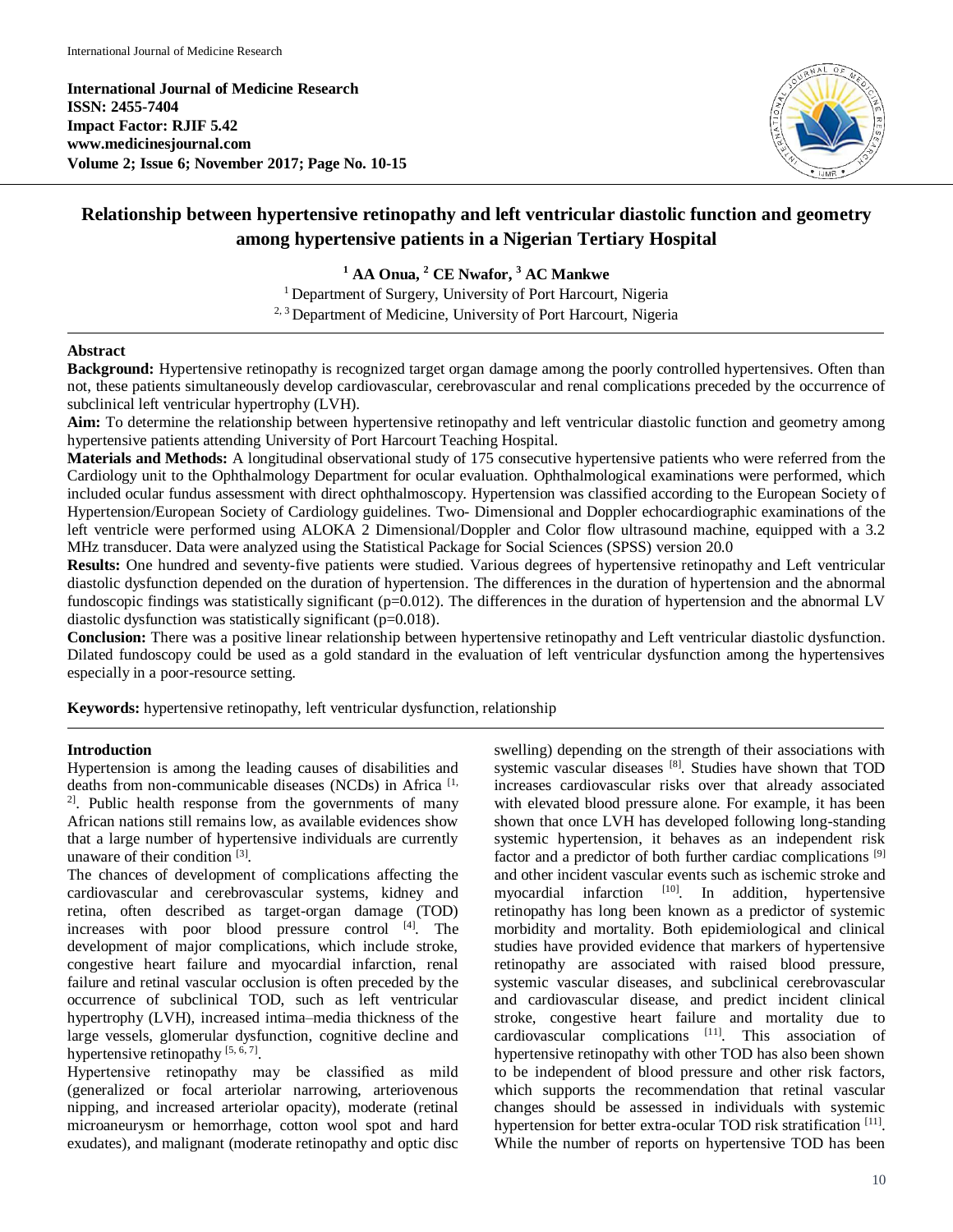on the rise on the African continent, the relationship between hypertensive retinopathy and other TOD such as Left Ventricular Hypertrophy (LVH) and left ventricular diastolic dysfunction has largely remained understudied.

This study therefore sets out to determine the relationship between hypertensive retinopathy and left ventricular diastolic function and geometry among hypertensive patients.

## **Materials and Methods**

This was a longitudinal, observational study of 175 consecutive hypertensive patients who were referred from the Cardiology unit to the Ophthalmology Department of the University of Port Harcourt Teaching Hospital for ocular evaluation as part of a work-up of hypertensive patients. All participants provided informed consent and the study was approved by the ethical committee of University of Port Harcourt Teaching Hospital.

Inclusion criteria were established diagnosis of hypertension regardless of treatment regimen, duration and severity of hypertension, willingness to participate in the study. Exclusion criteria included inaccessibility of the fundus due to media opacities, and pregnancy.

All participants underwent blood pressure measurement with a mercury sphygmomanometer after the patient has been in a sitting position for five minutes, and body mass index (BMI) determination. They provided personal information about history of alcoholism, smoking, as well as family history of hypertension and stroke, and diabetes mellitus.

Routine ophthalmological examination was performed, which included measurement of visual acuity, slit-lamp examination of the anterior segment, intra-ocular pressure measurement with applanation tonometry, and dilated fundus assessment with direct ophthalmoscopy. Pupillary dilation was done with tropicamide 1% and phenylephrine 10%. The fundus examination specifically looked at retinal abnormalities consistent with hypertensive retinopathy, which was graded based on the Scheie classification  $[12]$ : Grade 0 = no visible change; Grade  $1 =$  barely detectable arterial narrowing; Grade  $2 =$  obvious arterial narrowing with focal irregularities; Grade  $3 =$  grade 2 plus retinal haemorrhages, exudates, cotton wool spots, or retinal oedema; Grade 4: grade 3 plus papilloedema.

Hypertension was defined and classified according to the European Society of Hypertension/European Society of Cardiology guidelines [13]. Data about extra-ocular TOD such as LVH were recorded from cardiology medical records.

Echocardiography (Transthoracic)

M - Mode, 2 Dimensional and Doppler echocardiographic examinations of the left ventricle were performed with the subjects in the left lateral decubitus position, using ALOKA 2 Dimensional/Doppler and Color flow ultrasound machine, equipped with a 3.2 MHz transducer. All recordings and measurements were made using standard parasternal long axis and short axis views and apical 4-chamber views. Where necessary, an apical 2-chamber view was evaluated. Echocardiography was performed according to the recommendations of the American Society of Echocardiography (ASE)<sup>[14]</sup>. M-mode, interventricular septal thickness at end diastole (IVSd), the posterior wall thickness at end diastole (PWTd), the LV internal dimensions at end diastole (LVIDd) and at systole, and left atrial size at end

systole were measured by use of a leading edge technique according to the guidelines of the ASE. End – diastolic LV wall thickness  $(LVWT)$  was calculated as  $(IVSd + PWTd)$ . whereas relative wall thickness (RWT) was calculated as (IVSd + PWTd/LVIDd). Increased RWT was taken as  $RWT \geq$ 0.45. LV systolic function was calculated by Teicholz's [15] formula. Presence of diastolic dysfunction was determined according to guidelines from the American Society of Echocardiography<sup>[16, 17, 18]</sup>. Left ventricular diastolic filling pattern was assessed by echocardiographic pulsed Doppler analysis. The diastolic mitral flow assessed by early diastolic peak flow velocity  $(E)$ , the ratio of E to A  $(E/A)$  and the deceleration time of the early mitral velocity was recorded with the sample volume at the mitral leaflet tips. Deceleration time was measured as the time from peak E velocity to the time when the E wave descent intercepts the zero line. Isovolumic Relaxation Time (IVRT) was measured with a continuous wave Doppler beam intersecting left ventricular outflow and inflow tract [19]. Pulse Doppler recordings of trans mitral flow velocities were obtained between the tips of the mitral leaflets for measuring peak early left ventricular filling velocity/peak atrial filling velocity (E/A) and deceleration time(EDT). Valsalva maneuver was performed when applicable. Three consecutive cardiac cycles were assessed and averaged for Doppler measurements [20].

Filling Patterns in evaluated patients were classified as:

A. Normal Filling Pattern: normal myocardial relaxation<sup>[21]</sup>

- B. Diastolic Dysfunction [22]
	- 1. STAGE I (MILD DYSFUNCTION): Defined as impaired relaxation with normal filling pressure.
	- 2. STAGE II (MODERATE DYSFUNCTION): Defined as pseudo normal filling pattern
	- 3. STAGE III (SEVERE REVERSIBLE DYSFUNCTION): Defined as a restrictive filling pattern and evidence of reversibility with valsalva maneuver; and
	- 4. STAGE IV (SEVERE IRREVERSIBLE DYSFUNCTION): Defined as a restrictive filling pattern without reversibility with valsalva<sup>[23]</sup>.

The left ventricular mass index (LVMI) and left ventricular geometry were determined by m- mode and 2-dimensional echocardiography. Left ventricular mass was indexed to body surface area  $[24]$ . The LV mass was calculated using the American Society of Echocardiography formula modified by Devereux [25] as follows:

LVM (g) =  $0.8 \times [1.04(LVIDd + LVPWd + IVSd)^3 - LVIDd^3]$ + 0.6. LVH was considered to be present when LVMI exceeds  $110$ g/m<sup>2</sup> for female and  $134$ g/m<sup>2</sup> for male. The LV geometry were classified based on the evaluations of LVMI and RWT as follows:

- A. Normal Geometry: Normal LVMI and RWT
- B. Concentric Remodeling: Normal LVMI and Increased RWT.
- C. Eccentric Hypertrophy: Increased LVMI and RWT<0.45
- D. Concentric Hypertrophy: Increased LVMI and RWT ≥0.45.

# **Statistical Analysis**

All data were analyzed using the commercially available statistical package for social sciences (SPSS) version 20.0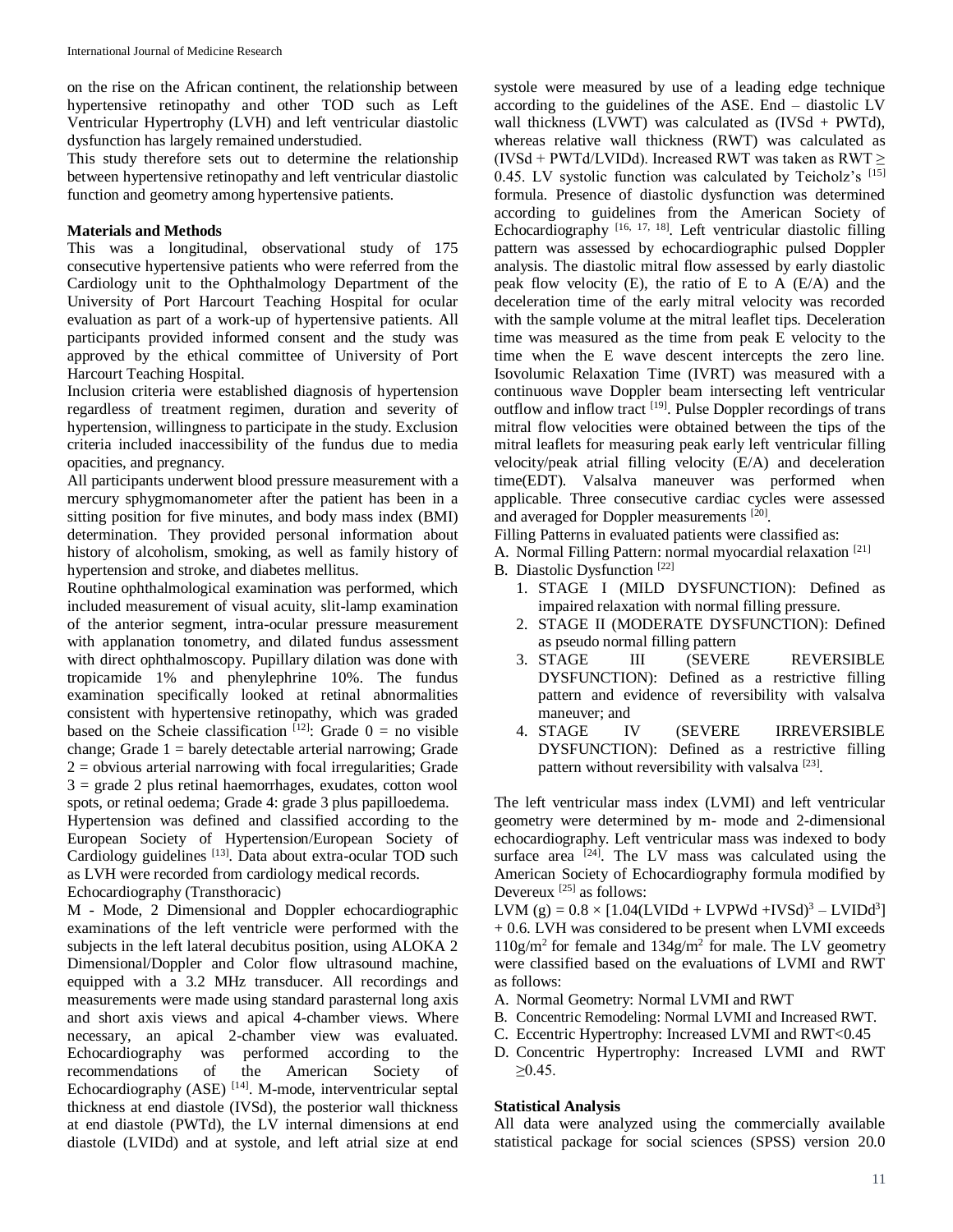analytic software. Data were expressed as mean  $\pm$  standard deviation. Student's t-test was used to compare means between groups. The proportion of patients with hypertensive retinopathy was compared among those with and without LVH using the Pearson chi-square test. The chi-square test was also used to compare the proportions of patients with TOD between those with and without hypertensive retinopathy. Multiple logistic regression analysis allowed assessment of the association of left ventricular systolic dysfunction and LVH with the likelihood of having hypertensive retinopathy. A *p*< 0.05 was considered statistically significant.

# **Results**

| Table 1: Age and Sex Distribution of the Participants |
|-------------------------------------------------------|
|-------------------------------------------------------|

|                                                   | <b>Gender of Participants</b> |                |               |  |  |
|---------------------------------------------------|-------------------------------|----------------|---------------|--|--|
| Age Group (Years)                                 | Male $(\% )$                  | Female $(\% )$ | Total $(\% )$ |  |  |
| $35-40$                                           | 5(2.9)                        | 6(3.4)         | 11(6.3)       |  |  |
| $41 - 45$                                         | $0(-)$                        | 5(2.9)         | 5(2.9)        |  |  |
| 46-50                                             | $0(-)$                        | 19(10.9)       | 19 (10.9)     |  |  |
| 51-55                                             | 30(17.1)                      | 10(5.7)        | 40(22.8)      |  |  |
| 56-60                                             | 17(9.7)                       | 24(13.7)       | 41 (23.4)     |  |  |
| 61-70                                             | 5(2.9)                        | 17(9.7)        | 22(12.6)      |  |  |
| 71-75                                             | 13 (7.4)                      | 14(8.0)        | 27(15.4)      |  |  |
| 76-85                                             | 10(5.7)                       | $0( - )$       | 10(5.7)       |  |  |
| Total                                             | 80(45.7)                      | 95 (54.3)      | 175 (100)     |  |  |
| Pearson Chi Square Value=50.957 p-value = $0.000$ |                               |                |               |  |  |

One hundred and seventy-five persons participated in this study, 80 (45.7%) were male and 95 (54.3%) were female, with a mean age of  $58.5 \pm 12.3$  years (range: 35–85). The difference between the male and female participants in this study was statistically significant (p=0.000) (Table 1).

**Table 2:** Duration of Hypertension and Fundoscopic findings in the study population

| Duration of                                 | <b>Fundoscopic Finding</b> |                                                                     |                                                            |                                                            |                                                            |                     |
|---------------------------------------------|----------------------------|---------------------------------------------------------------------|------------------------------------------------------------|------------------------------------------------------------|------------------------------------------------------------|---------------------|
| <b>Hypertension</b><br>(Years)              | <b>Normal</b><br>$(\%)$    | <b>Hypertensive</b><br><b>Retinopathy Grade1</b><br>$\frac{(0)}{0}$ | <b>Hypertensive</b><br><b>Retinopathy Grade2</b><br>$(\%)$ | <b>Hypertensive</b><br><b>Retinopathy Grade3</b><br>$(\%)$ | <b>Hypertensive</b><br><b>Retinopathy Grade4</b><br>$(\%)$ | <b>Total</b><br>(%) |
| $1-5$                                       | 26(14.9)                   | 9(5.2)                                                              | 6(3.4)                                                     | 1(0.6)                                                     | 3(1.7)                                                     | 45(25.8)            |
| $6 - 10$                                    | 16(9.1)                    | 7(4.0)                                                              | 7(4.0)                                                     | 4(2.3)                                                     | 2(1.1)                                                     | 36(20.5)            |
| $11 - 15$                                   | 4(2.3)                     | 3(1.7)                                                              | 10(5.7)                                                    | 5(2.8)                                                     | 1(0.6)                                                     | 23(13.1)            |
| $16-20$                                     | $-(-)$                     | $-(-)$                                                              | 43 (24.6)                                                  | 6(3.4)                                                     | -<br>$\overline{\phantom{0}}$                              | 49(28.0)            |
| 21 & Above                                  | $-(-)$                     | $-(-)$                                                              | 8(4.6)                                                     | 14(8.0)                                                    | $\overline{a}$<br>$\overline{\phantom{0}}$                 | 22(12.6)            |
| Total                                       | 46(26.3)                   | 19 (10.9)                                                           | 74 (42.3)                                                  | 30(17.1)                                                   | 6(3.4)                                                     | 175(100)            |
| Pearson Chi Square=12.917; $p=0.012$ ; dF=4 |                            |                                                                     |                                                            |                                                            |                                                            |                     |

The differences in the duration of hypertension and the abnormal fundoscopic findings among the hypertensives in this study was statistically significant (p=0.012). (Table 2)

**Table 3:** Duration of Hypertension and Echocardiographic Findings of Diastolic Dysfunction in the Study Population

| Duration of                                 | <b>Echocardiographic Finding of Diastolic Dysfunction</b> |                                                       |                                                            |                                                                       |                                                                        |                 |
|---------------------------------------------|-----------------------------------------------------------|-------------------------------------------------------|------------------------------------------------------------|-----------------------------------------------------------------------|------------------------------------------------------------------------|-----------------|
| <b>Hypertension</b><br>(Years)              | <b>Normal Diastolic</b><br>function $(\% )$               | <b>Mild Diastolic</b><br><b>Dysfunction</b><br>$(\%)$ | <b>Moderate</b><br><b>Diastolic</b><br>Dysfunction $(\% )$ | <b>Severe Diastolic</b><br><b>Dysfunction</b><br>(Reversible) $(\% )$ | <b>Severe Diastolic</b><br><b>Dysfunction</b><br>(Irreversible $(\% )$ | Total<br>$($ %) |
| $1-5$                                       | 32(18.3)                                                  | 8(4.6)                                                | 5(2.9)                                                     | $-(-)$                                                                | $-(-)$                                                                 | 45(25.8)        |
| $6 - 10$                                    | 10(5.7)                                                   | 17(9.7)                                               | 7(4.0)                                                     | 2(1.1)                                                                |                                                                        | 36(20.5)        |
| $11 - 15$                                   | 2(1.1)                                                    | 8(4.6)                                                | 6(3.4)                                                     | 4(2.3)                                                                | 3(1.7)                                                                 | 23(13.1)        |
| $16-20$                                     | $(-)$<br>-                                                | 2(1.1)                                                | 18 (10.4)                                                  | 20(11.4)                                                              | 9(5.1)                                                                 | 49(28.0)        |
| $21 \&$ Above                               | $-(-)$                                                    | $-(-)$                                                | 5(2.9)                                                     | 6(3.4)                                                                | 11(6.3)                                                                | 22(12.6)        |
| Total                                       | 44(25.1)                                                  | 35(20)                                                | 41(23.6)                                                   | 32(18.2)                                                              | 23(13.1)                                                               | 175(100)        |
| Pearson Chi Square=11.946; $p=0.018$ ; dF=4 |                                                           |                                                       |                                                            |                                                                       |                                                                        |                 |

The differences in the duration of hypertension and the abnormal LV diastolic dysfunction among the hypertensive in this study was statistically significant ( $p=0.018$ ) (Table 3).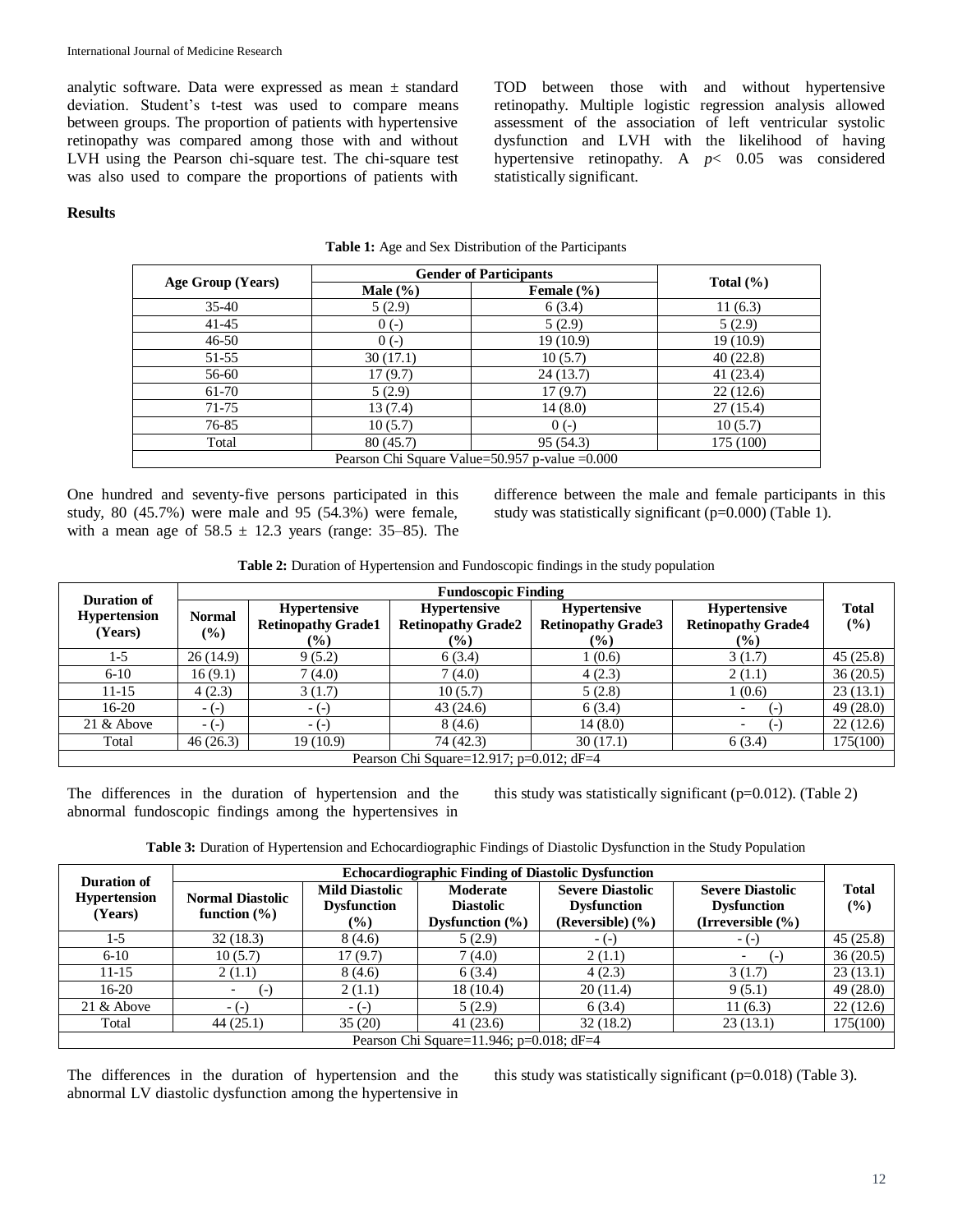| Duration of         | <b>Echocardiographic Findings</b> |                    |                              |                               |              |
|---------------------|-----------------------------------|--------------------|------------------------------|-------------------------------|--------------|
| <b>Hypertension</b> | <b>Normal</b>                     | Concentric         | <b>Eccentric hypertrophy</b> | <b>Concentric hypertrophy</b> | <b>Total</b> |
| (Years)             | Geometry $(\% )$                  | remodeling $(\% )$ | $(\%)$                       | $\frac{9}{6}$                 | $(\%)$       |
| 1-5                 | 40(22.9)                          | 5(2.9)             | $-(-)$                       | $-(-)$                        | 45(25.8)     |
| $6-10$              | 27(15.4)                          | 7(4.0)             | $-(-)$                       | 2(1.1)                        | 36(20.5)     |
| $11 - 15$           | 10(5.7)                           | 6(3.4)             | 3(1.7)                       | 4(2.3)                        | 23(13.1)     |
| $16-20$             | 2(1.1)                            | 19(10.9)           | 11(6.3)                      | 17(9.7)                       | 49(28.0)     |
| 21 & Above          | $-(-)$                            | 5(2.9)             | 8(4.6)                       | 9(5.1)                        | 22(12.6)     |
| Total               | 79(45.1)                          | 42(24.0)           | 22(12.6)                     | 32(18.2)                      | 175(100)     |

**Table 4:** Duration of Hypertension and Echocardiographic Findings of Abnormal Geometry in the Study Population

The prevalence of abnormal geometry in the study population was 54.8%. The differences in the duration of hypertension and the abnormal LV geometry among the hypertensive in this study was statistically significant (p=0.018) (Table 4).

## **Correlation of Hypertensive Retinopathy Grading with Echocardiographic Findings**



**Fig 1:** Relationship between the findings of hypertensive retinopathy and echocardiographic findings in the study population

There was a strongly positive linear relationship between the findings of hypertensive retinopathy and echocardiographic findings in the study population. This was statistically significant (p-value=0.000). (Figure 1).

#### **Discussion**

In this study, the modal age group of hypertensives was 56-60 years with a mean age of  $57.9 \pm 13.2$  years. This is in keeping with the fact that advancing age is a non-modifiable risk factor for hypertension. Females were commoner than males in this study. It has been documented that men are at greater risk of heart disease than pre-menopausal women; however, postmenopausal women stands the same risk of hypertension as men [26, 27] .

The prevalence of hypertensive retinopathy (HR) was 73.7%. The prevalence of HR was noted among patients with duration of hypertension of 16-20 years (28.0%) increasing thereafter up to 40.6% with those who had hypertension for 21 years and above (table 2). This trend shows that prevalence of hypertensive retinopathy increases with duration of hypertension. This was statistically significant (p=0.012). In Cuspidi *et al,* study in 2001 on 800 hypertensive patients, the prevalence of Grades 1 and 2 hypertensive retinopathy among hypertensive patients were 46% and 32%, respectively, and < 2% showed Grades 3 and 4 abnormalities  $[44]$ . In our study, the prevalence of Grades 1 and 2 retinopathy was 10.9% and 42.3%, respectively, which disagrees with Cuspidi *et al*, report only in those with Grade 1 retinopathy. However, in our study, the frequency of patients who had Grades 3 and 4 HR was less than those with Grades 1 and 2. This difference could be due to the abnormal LV geometry in patients with longer duration of hypertension and more advanced age compared to Cuspidi *et al*, study population. It is therefore logical to expect higher grades of HR to be more prevalent among our study population.

Also, our study shows that there was statistically significant higher number of hypertensive retinopathy patients with left ventricular diastolic dysfunction. This status was associated with duration of hypertension.

In Shirafkan *et al*, study, 92.1% of hypertensive patients were affected by hypertensive retinopathy [42] compared to 73.7% of patients in our study. This similarity between the two studies was most likely because both subjects were those who had LVH. This evidence could be indirectly indicative of an increased prevalence of retinopathy in hypertensive patients who suffer from LVH [42].

In Dahlöf *et al*, study, a positive correlation between the vascular involvement of the retina in the untreated hypertensive patients and left ventricular wall thickness on echocardiography was reported  $[43]$ . This study was in agreement with the results of our study, which showed a significant relationship between abnormal LV geometry and retinopathy.

There was a strongly positive linear relationship between the findings of hypertensive retinopathy and echocardiographic findings of diastolic dysfunction in this study which was statistically significant (p-value=0.000).

The prevalence of diastolic dysfunction assessed by reversed E/A ratio, deceleration time and isovolumic relaxation time (IVRT) in the participants in this study was 74.9.0%. Our finding compares well with those of Kingue *et al* in Cameroon where the prevalence of diastolic dysfunction was 67% <sup>[23]</sup> and Ike *et al* in their study on the relationship between diastolic dysfunction and the level of blood pressure in Blacks where a prevalence of 82.86% was observed [30].

The result of our study shows that the impaired relaxation pattern was found in less than one third (20.0%) of the hypertensives with diastolic dysfunction. This could be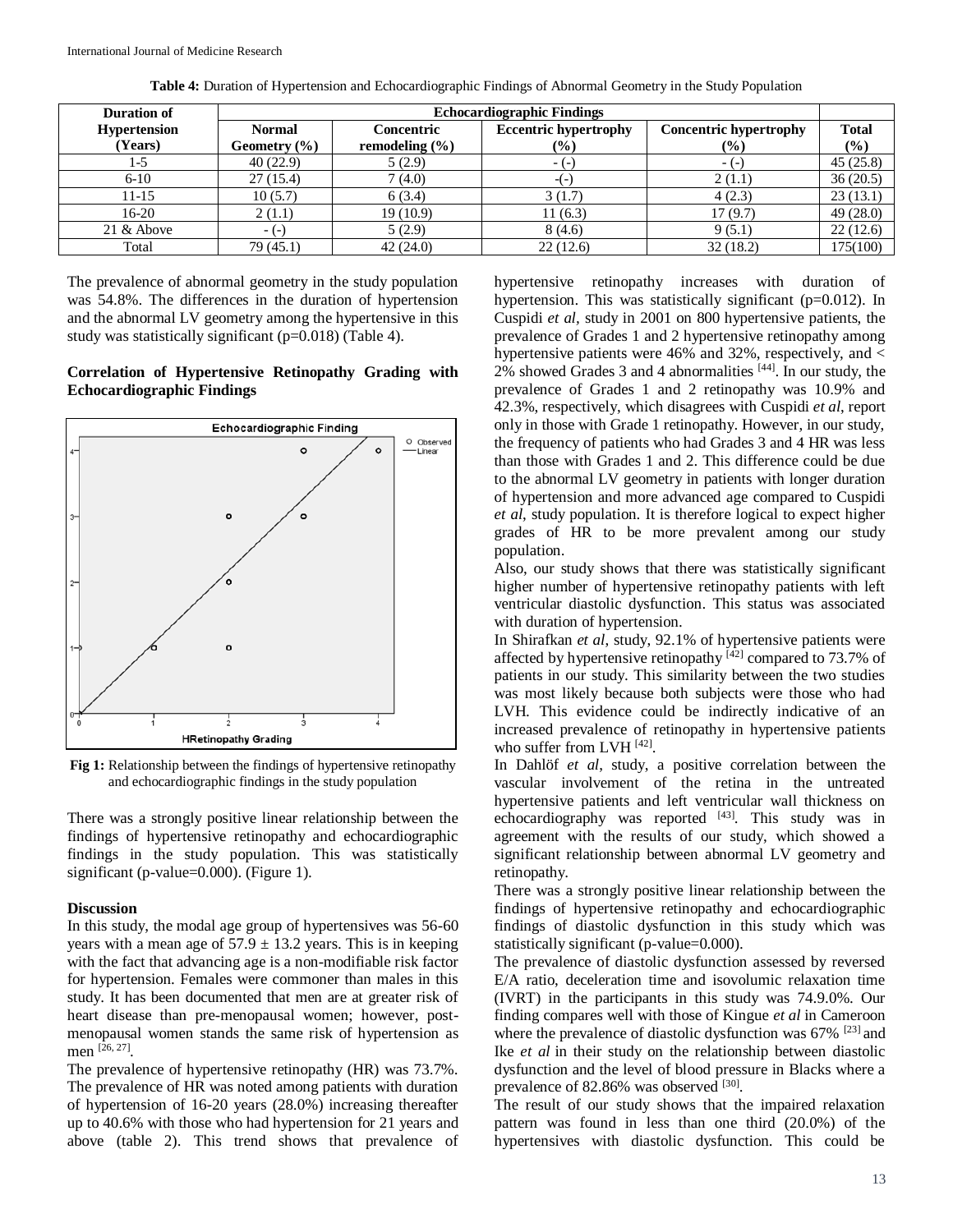explained by the fact that the participants in this study had longer duration of hypertension and more advancing ages which are important contributors to more severe abnormal geometry with resultant impaired relaxation of the left ventricle.

It was observed in our study that most of the hypertensives with diastolic dysfunction were mostly hypertensives with abnormal geometry (54.8%) with only 20.1% being hypertensives with normal geometry.

In this study, the pseudonormal pattern of diastolic dysfunction (moderate stage) was found in 23.6% of the hypertensives with diastolic dysfunction, most of whom were hypertensives with concentric remodeling of the left ventricle and a small proportion (2.4%) of them had normal geometry.

Severe diastolic dysfunction was seen in 31.3% of the hypertensives with diastolic dysfunction out of which 18.2% was reversible and 13.1% was irreversible. This could be explained by their longer duration of hypertension and older age.

The prevalence of abnormal geometry of the Left Ventricle in the participants of this study was 54.8%. Concentric remodeling was found in 24.0% of the cases while LVH constituted 30.8% of the prevalence of which 12.6% had eccentric hypertrophy and 18.2% had concentric hypertrophy. The grade of hypertensive retinopathy was related to age, duration of hypertension and abnormal left ventricular geometry.

Our study showed a positive correlation between hypertensive retinopathy and abnormal geometry and duration of hypertension. The is consistent with the report of Gee-Hee *et al* [45] in their work on the relation between Grade II hypertensive retinopathy and coronary artery disease in treated essential hypertensives that showed that the grade of hypertensive retinopathy was related to age, duration of hypertension, coronary artery disease (CAD), and left ventricular hypertrophy (LVH). Our investigation noted that the more severe and uncontrolled the BP and the longer the duration of hypertension, the more severe the abnormal geometry and the retinopathy. Additionally, the older the patient, the more severe the LVH was on echocardiographic analysis.

#### **Conclusion**

There was a strongly positive linear relationship between the findings of hypertensive retinopathy and echocardiographic findings in this study. Detailed dilated fundoscopy could be used as a gold standard in the evaluation of left ventricular dysfunction among the hypertensives especially in a poorresource setting. The knowledge of the relationship between hypertensive retinopathy and left ventricular dysfunction could be a useful tool in the management of hypertensive patients.

# **References**

- 1. Lawes CMM, Vander Hoorn S, Law MR, Elliott P, MacMahon S, *et al*. Blood pressure and the global burden of disease 2000. Part 1: Estimates of blood pressure levels. Journal of Hypertension. 2006; 24(3):413-422.
- 2. World Health Organization. A global brief on

Hypertension: silent killer, global public health crises (World Health Day 2013). Geneva: WHO, 2013.

- 3. Kayima J, Wanyenze RK, Katamba A, Leontsini E, Nuwaha F. Hypertension awareness, treatment and control in Africa: a systematic review. BMC Cardiovascular Disorders. 2013, 13.
- 4. Addo J, Smeeth L, Leon DA. Hypertensive target organ damage in Ghanaian civil servants with hypertension. PLoS One. 2009; 4:e6672.
- 5. Devereux RB, Alderman MH. Role of preclinical cardiovascular disease in the evolution from risk factor exposure to development of morbid events. Circulation. 1993; 88:1444-1455.
- 6. Shlomai G, Grassi G, Grossman E, Mancia G. Assessment of target organ damage in the evaluation and follow-up of hypertensive patients: where do we stand? J ClinHypertens (Greenwich). 2013; 15:742-747.
- 7. Wong TY, McIntosh R. Hypertensive retinopathy signs as risk indicators of cardiovascular morbidity and mortality. Br Med Bull. 2005; 73-74:57-70.
- 8. Wong TY, Mitchell P. Hypertensive retinopathy. N Engl J Med. 2004; 351(22):2310-2317.
- 9. Levy D, Garrison RJ, Savage DD, Kannel WB, Castelli WP. Prognostic implications of echocardiographically determined left ventricular mass in the Framingham Heart Study. N Engl J Med. 1990; 322:1561-1566.
- 10. Bikkina M, Levy D, Evans JC. *et al*. Left ventricular mass and risk of stroke in an elderly cohort. The Framingham Heart Study. J Am Med Assoc. 1994; 272:33-36.
- 11. Williams B, Poulter NR, Brown MJ. *et al*. British Hypertension Society guidelines for hypertension management 2004 (BHS-IV): summary. Br Med J. 2004; 328:634-640.
- 12. Scheie HG. Evaluation of ophthalmoscopic changes of hypertension and arteriolar sclerosis.AMA Arch Ophthalmol. 1953; 49:117-138.
- 13. Guidelines Committee 2007 European Society of Hypertension (ESH)/ European Society of Cardiology (ESC) Guidelines for the management of arterial hypertension. J Hypertens. 2007; 25:1105-1187.
- 14. Sahn DJ, De Maria A. Kissi J, *et al*. The Committee on M – Mode Standardization of the American Society of Echocardiography. Recommendations regarding quantification in M-Mode echocardiography: results of a survey of echocardiographic measurements. Circulation. 1978; 58:1072-1083.
- 15. Teicholz LE, Kreulen T, Herman MV, *et al*. Problems in Echocardiographic- angiographic correlations in the presence or absence of asynergy. A M J cardiol. 1976; 37:7-11.
- 16. Gibson DG, Francis DP. Clinical Assessment of Left Ventricular diastolic function. Heart. 2003; 89-238.
- 17. Zile MR, Brutsaert DL. New Concepts in diastolic dysfunction and diastolic heart failure: part 1: diagnosis, prognosis and measurements of diastolic function. Circulation. 2002; 105:1387-1393.
- 18. Rakowski H, Appleton C, Chan KL, *et al*. Canadian Consensus recommendations for the measurement and reporting of diastolic dysfunction by echocardiography: